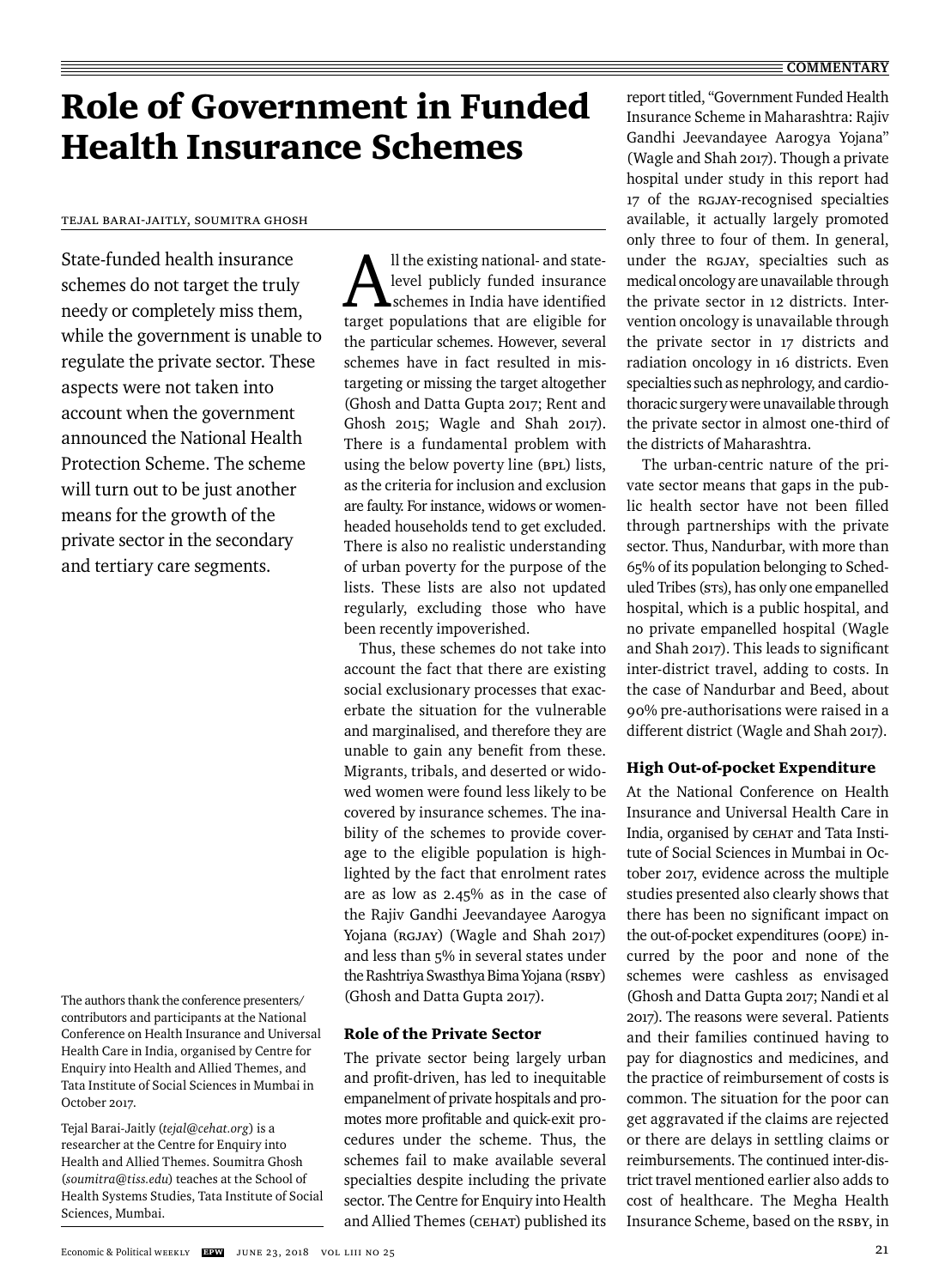#### **COMMENTARY**

fact follows a reimbursement model. Here too, the OOPE was high, reimbursements were delayed, no credit was available to registered patients, and expensive medicines needed to be bought from outside the hospitals, adding to the tedious nature of the scheme, besides the cost (Wundavalli et al 2017).

High OOPE is also a consequence of the absence of the continuum of care approach, as the maximum expenditure is incurred by the patient prior to reaching tertiary care services and at the level of the outpatient department (OPD). It is also bizarre to think that the government is willing to pay much more for the same services that would be cheaper were they made available through the public sector. It is also argued that strengthening the public healthcare facilities will lead to an increase in their utilisation. This will lead to a decrease in OOPE and reduce the dependence on the private sector (Muraleedharan 2017).

State schemes wherein there was incentive to recruit patients under the scheme led to the public and private sectors competing for the incentives, at the cost of the health of the patient. Patient care was found to be delayed until the required procedure could be covered under such schemes (Rajalakshmi and Lingam 2017). This creates serious barriers in access to healthcare. Awaiting health issues to be escalated to tertiary levels in order to have them covered under the scheme for the purpose of increased incentives is unethical.

The government has been a key facilitator in the growth of the private sector in the country. And yet, the government has limited control over it. The private for-profit health sector in the country is powerful, unregulated, unmonitored and unaccountable. This is clearly evident when we see the might of the private sector lobby in their resistance towards the Clinical Establishments (Registration and Regulation) Act, 2010. There is also evidence that charitable hospitals are not honouring their commitments in return for the benefits they have received from the government (Kurian 2013). Even within a public–private partnership, there is no attempt by the government to ensure accountability. Evidence from studies of

various public health insurance schemes also highlights the issue of the supply-side moral hazard. There has been evidence of a rise in hysterectomies in Andhra Pradesh and Chhattisgarh under these schemes (Nandi 2017; Nandi et al 2017). This is a clear indicator of the lack of standard treatment guidelines and a failure of the state to regulate and monitor these schemes.

## Conclusions

Ensuring universal healthcare requires a publicly managed health system giving free, comprehensive, and quality healthcare to all. Its foundation is in the rights-based accountability framework that also addresses the social determinants of health. It requires strengthening of the public sector and promotion of the continuum of care approach. Even within the public healthcare system, focus should be on removal of barriers towards ensuring free access to quality healthcare across all levels of health services to all people. The private sector needs to be regulated and monitored and the public health sector strengthened. Thus, instead of a National Health Protection Scheme (NHPS), we need to continue to aim for a comprehensive "national healthcare service" as was recommended by the Bhore Commitee in 1946.

Clearly, the burgeoning evidence against state-funded health insurance schemes and the inability of the government to regulate the private sector seems to be ignored when the government announced the NHPS recently. The private sector through the NHPS will have access to the money of billions of taxpayers. Seen this way, the NHPS seems to be just another way in which the growth of the private sector will be facilitated in the secondary and tertiary care segments. This move would also be contrary to the National Health Policy 2017, which suggested using the private sector only to fill the gaps. The government has to play a pivotal role in ensuring universal healthcare and equity.

# **Journal Rank of** *EPW*

*Economic and Political Weekly* is indexed on Scopus, "the largest abstract and citation database of peer-reviewed literature," which is prepared by Elsevier N V (bit.ly/2dxMFOh).

Scopus has indexed research papers that have been published in *EPW* from 2008 onwards.

The Scopus database journal ranks country-wise and journal-wise. It provides three broad sets of rankings: (i) Number of Citations, (ii) H-Index, and (iii) Scimago Journal and Country Rank.

Presented below are *EPW*'s ranks in 2015 in India, Asia and globally, according to the total cites (3 years) indicator.

- Highest among 37 Indian social science journals and second highest among 187 social science journals ranked in Asia.
- Highest among 38 journals in the category, "Economics, Econometrics, and Finance" in the Asia region, and 37th among 881 journals globally.
- Highest among 23 journals in the category, "Sociology and Political Science" in the Asia region, and 17th among 951 journals globally.
- Between 2009 and 2015, *EPW's* citations in three categories ("Economics, Econometrics, and Finance;" "Political Science and International Relations;" and "Sociology and Political Science") were always in the second quartile of all citations recorded globally in the Scopus database.

For a summary of statistics on *EPW* on Scopus, including of the other journal rank indicators please see (bit.ly/2dDDZmG).

*EPW* consults referees from a database of 200+ academicians in different fields of the social sciences on papers that are published in the Special Article and Notes sections.